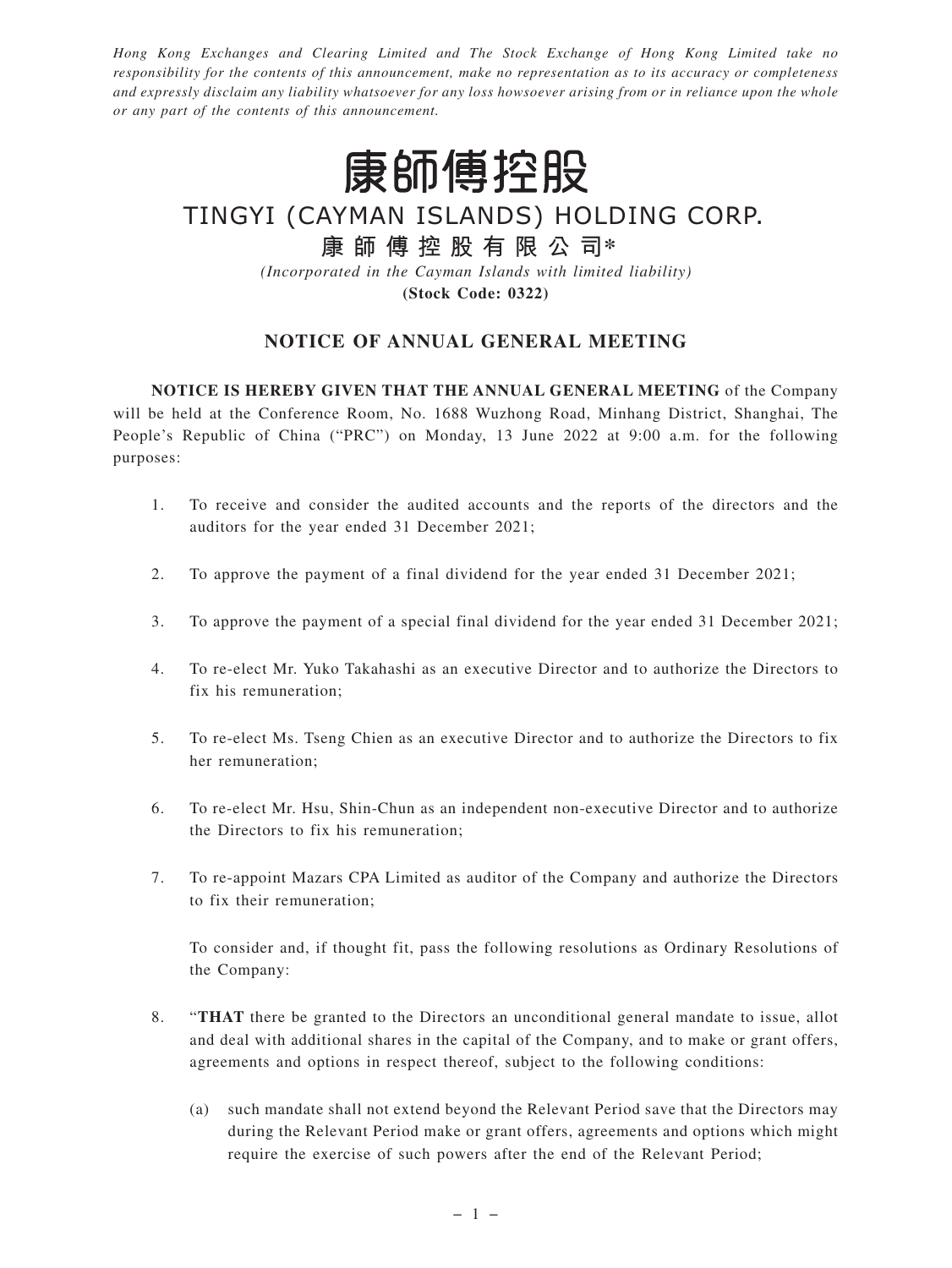- (b) the total number of shares allotted or agreed conditionally or unconditionally to be allotted (whether pursuant to an option or otherwise) by the Directors, shall not exceed 10 per cent of the total number of shares of the Company in issue as at the date of passing of this Resolution otherwise than pursuant to
	- (i) a Rights Issue, and
	- (ii) any option scheme or similar arrangement for the time being adopted for the grant or issue to officers and/or employees of the Company and/or any of its subsidiaries of shares or rights to acquire shares of the Company; and
- (c) for the purposes of this Resolution:

"Relevant Period" means the period from the passing of this resolution until whichever is the earlier of:

- (i) the conclusion of the next annual general meeting of the Company;
- (ii) the expiration of the period within which the next annual general meeting of the Company is required by the Articles of Association of the Company or any applicable law to be held; and
- (iii) the revocation or variation of this Resolution by an Ordinary Resolution of the shareholders of the Company in general meeting; and

"Rights Issue" means the allotment or issue of shares in the Company or other securities which would or might require shares to be allotted and issued pursuant to an offer made to all the shareholders of the Company (excluding for such purpose any shareholder who is resident in a place where such offer is not permitted under the law of that place) and, where appropriate, the holders of other equity securities of the Company entitled to such offer, pro rata (apart from fractional entitlements) to their existing holdings of shares or such other equity securities."

- 9. "**THAT** there be granted to the Directors an unconditional general mandate to buy-back shares of the Company, and that the exercise by the Directors of all powers of the Company to buy-back shares subject to and in accordance with all applicable laws, rules and regulations be and is hereby generally and unconditionally approved, subject to the following conditions:
	- (a) such mandate shall not extend beyond the Relevant Period;
	- (b) such mandate shall authorize the Directors to procure the Company to buy-back shares at such prices as the Directors may at their discretion determine;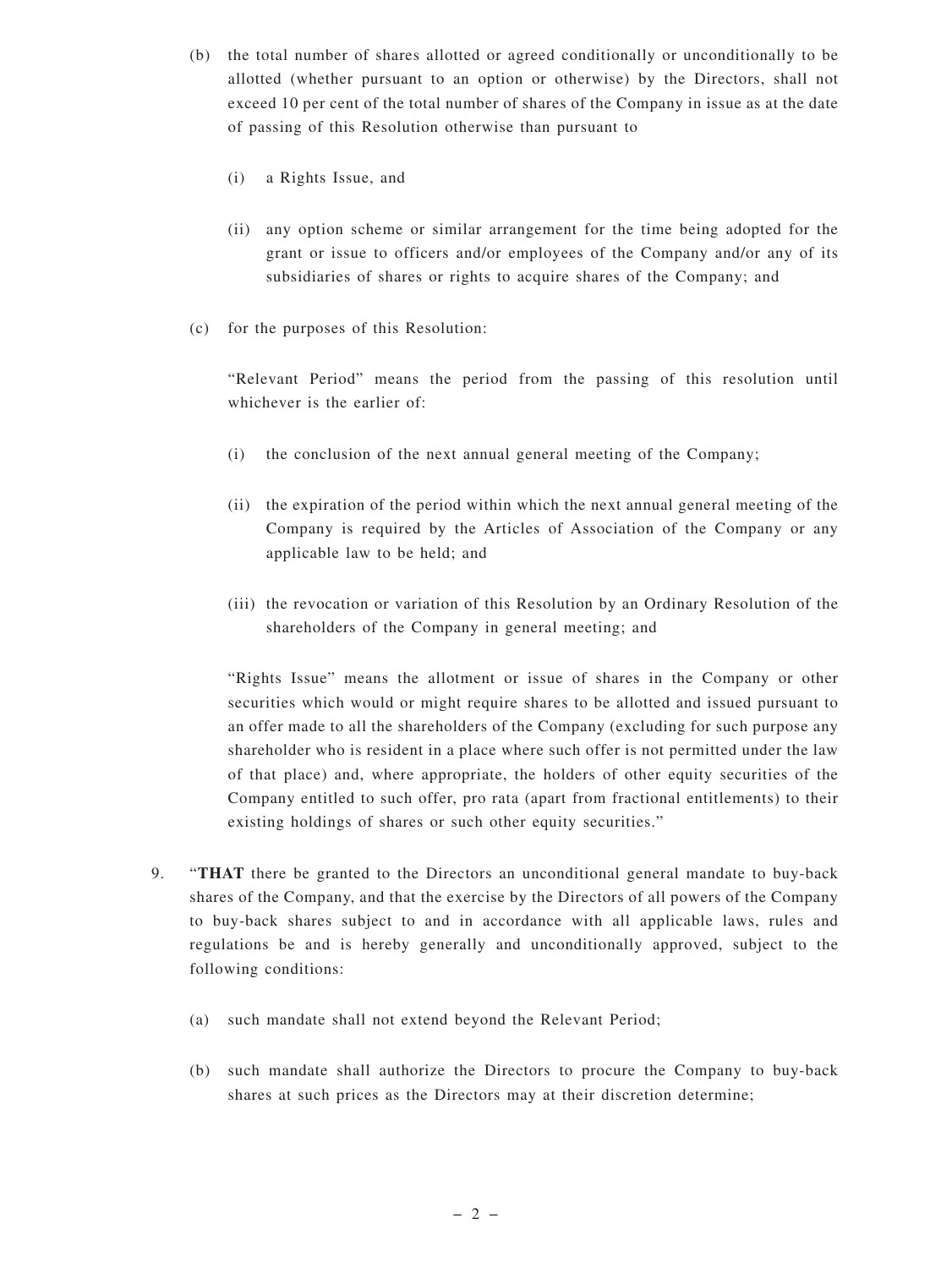- (c) the total number of shares repurchased by the Company pursuant to paragraph (a) of this Resolution during the Relevant Period shall not exceed 10 per cent of the total number of shares of the Company in issue as at the date of passing of this Resolution; and
- (d) for the purposes of this Resolution "Relevant Period" means the period from the passing of this Resolution until which ever is the earlier of:
	- (i) the conclusion of the next annual general meeting of the Company;
	- (ii) the expiration of the period within which the next annual general meeting of the Company is required by the Articles of Association of the Company or any applicable law to be held; and
	- (iii) the revocation or variation of this Resolution by an Ordinary Resolution of the shareholders of the Company in general meeting."
- 10. "**THAT**, conditional upon the passing of Resolutions 8 and 9 set out above, the total number of shares which are bought back by the Company pursuant to and in accordance with Resolution 9 above shall be added to the total number of shares which may be allotted or agreed conditionally or unconditionally to be allotted by the Directors of the Company pursuant to and in accordance with Resolution 8 above."

By Order of the Board of **Tingyi (Cayman Islands) Holding Corp. Ip Pui Sum** *Company Secretary*

Hong Kong, 26 April 2022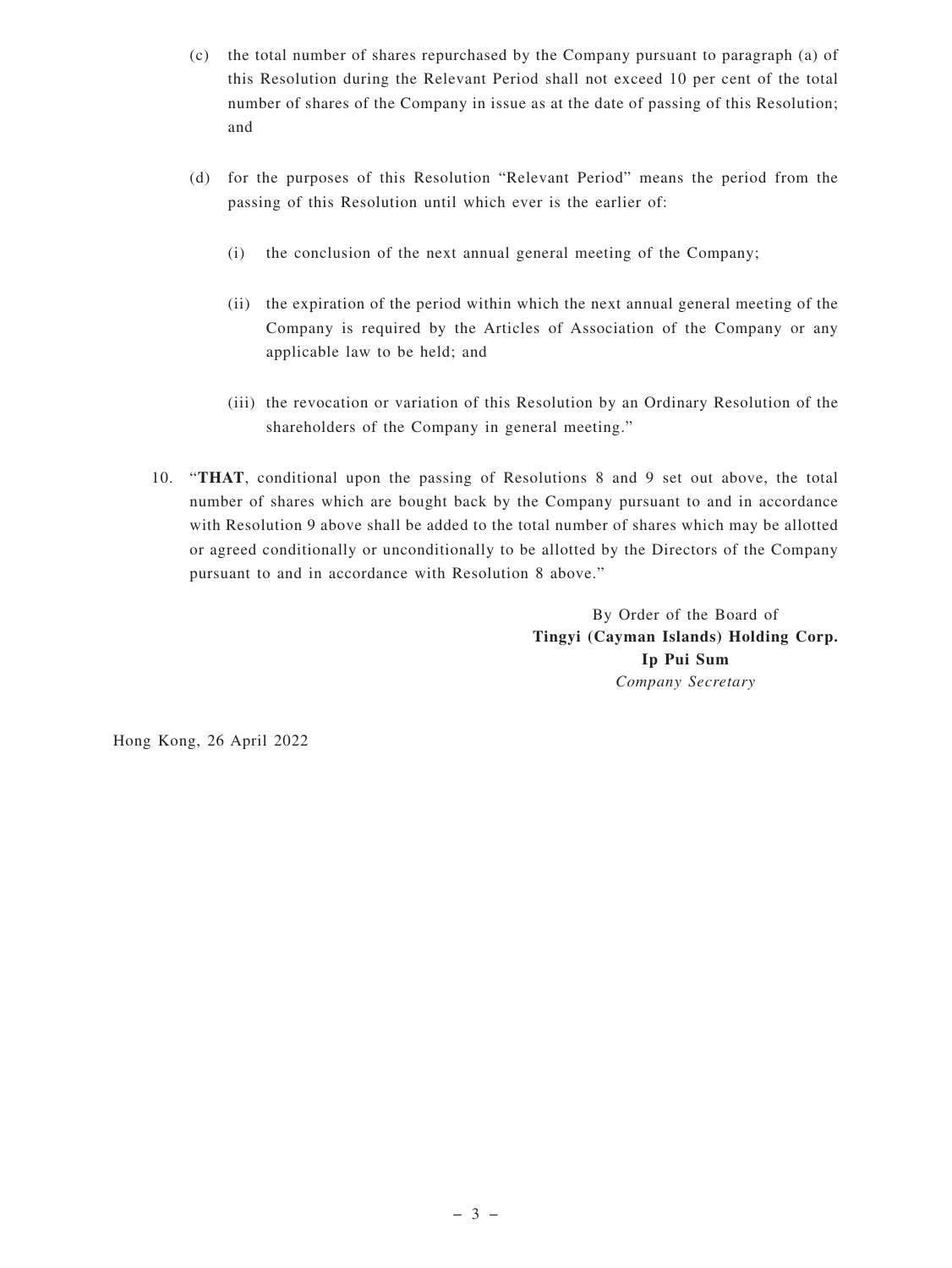#### **Notes:**

## 1. CLOSURE OF REGISTER

(1) To attend and vote at the annual general meeting

The register of members of the Company will be closed from 8 June 2022 to 13 June 2022 (both dates inclusive). In order to determine the identity of the shareholders who are entitled to attend and vote at the Annual General Meeting, all transfers accompanied by the relevant share certificates must be lodged with the Company's Hong Kong branch share registrar and transfer office, Hong Kong Registrars Limited at Shops 1712-1716, 17th floor, Hopewell Centre, 183 Queen's Road East, Wanchai, Hong Kong not later than 4:30 p.m. on Tuesday, 7 June 2022.

(2) To qualify for the final dividends and special final dividends

The register of members of the Company will be closed from 17 June 2022 to 21 June 2022 (both dates inclusive). In order to determine the identity of the shareholders who are entitled to qualify for the final dividends and special final dividends. All transfers accompanied by the relevant share certificates must be lodged with the Company's Hong Kong branch share registrar and transfer office, Hong Kong Registrars Limited at Shops 1712-1716, 17th floor, Hopewell Centre, 183 Queen's Road East, Wanchai, Hong Kong not later than 4:30 p.m. on Tuesday, 16 June 2022.

- 2. Any shareholder entitled to attend and vote at the Meeting is entitled to appoint one or more proxies to attend and vote instead of him. A proxy need not be a shareholder of the Company.
- 3. For a shareholder who appoints more than one proxy, the voting right can only be exercised when a poll is taken.
- 4. The instrument appointing a proxy shall be in writing under the hand of the appointer or his attorney duly authorized in writing. The instrument appointing a proxy, and if such instrument is signed by a person under a power of attorney or other authority on behalf of the appointer, a notarized copy of that power of attorney or other authority shall be deposited to the Company's principal place of business in Hong Kong at Suite 5607, 56/F, Central Plaza, 18 Harbour Road, Wanchai, Hong Kong, or the Company's Hong Kong branch share registrar and transfer office, Hong Kong Registrars Limited at Shops 1712-1716, 17th floor, Hopewell Centre, 183 Queen's Road East, Wanchai, Hong Kong not less than 48 hours before holding the Meeting.
- 5. Shareholders who intend to attend the meeting shall complete and lodge the attached reply slip to show their intention to attend the meeting with the Company to the Company's principal place of business in Hong Kong at Suite 5607, 56/F, Central Plaza, 18 Harbour Road, Wanchai, Hong Kong or the Company's Hong Kong branch share registrar and transfer office, Hong Kong Registrars Limited at Shops 1712-1716, 17th floor, Hopewell Centre, 183 Queen's Road East, Wanchai, Hong Kong on or before 8 June 2022. The reply slip may be delivered to the Company by hand, by post, by cable or by facsimile.